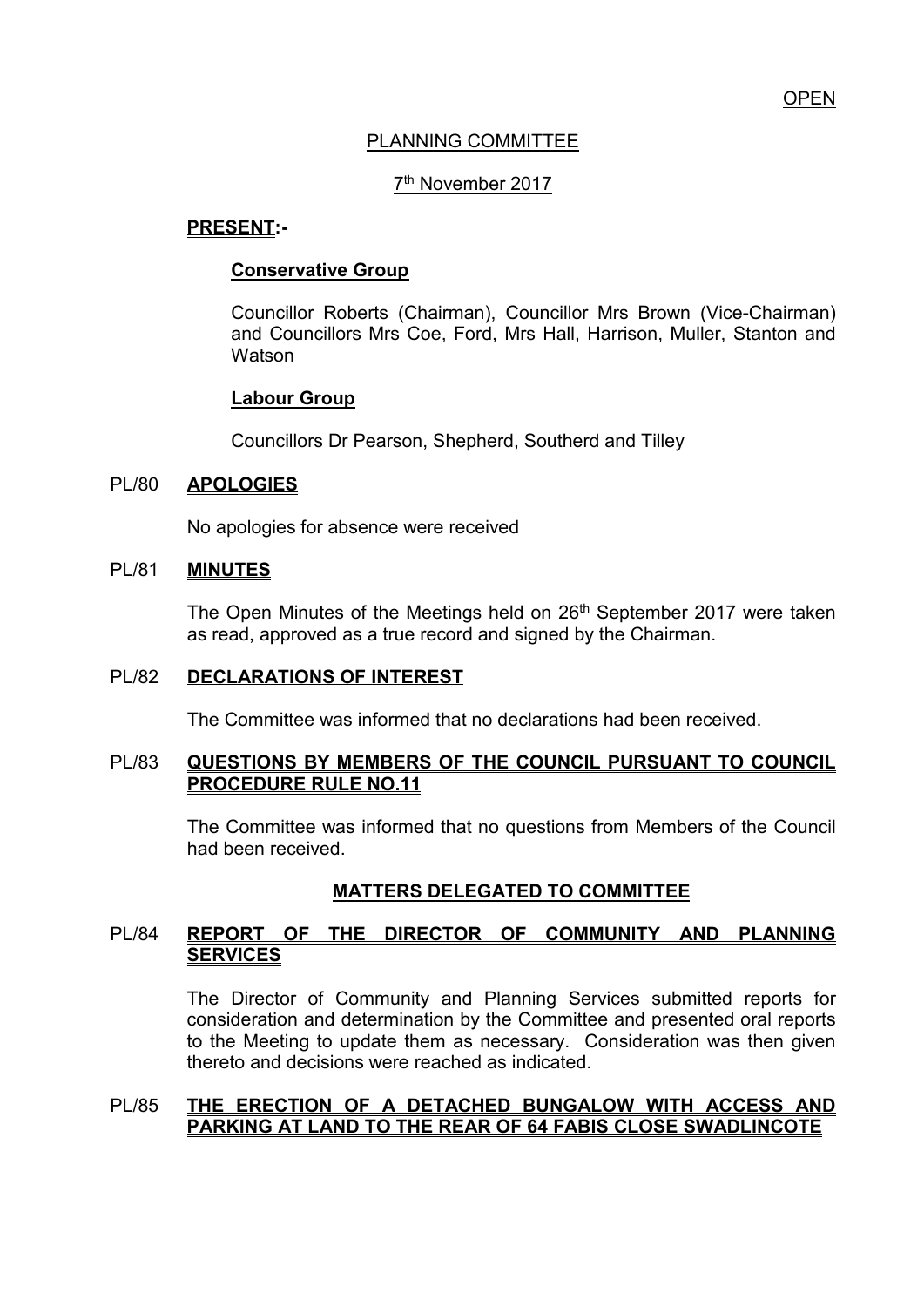Councillor Tilley addressed the Committee as Ward Member for Swadlincote, expressing concerns regarding the application, requesting the matter be deferred for a site visit.

The registered speaker opted to return when the matter was rescheduled.

## *RESOLVED:-*

 *That the application be deferred to allow for a site visit to be conducted.* 

#### PL/86 **THE PRUNING AND FELLING OF A TREES (AS IDENITIFIED AS WITHIN G1) COVERED BY SOUTH DERBYSHIRE DISTRICT COUNCIL TREE PRESERVATION ORDER NUMBER 149 AT OLD STATION CLOSE ETWALL DERBY**

#### *RESOLVED:-*

*That planning permission be granted as recommended in the report of the Director of Community & Planning Services.* 

## PL/87 **THE DISPLAY OF VINYL ADVERTS TO THE FRONTAGES AT 5-11 & 15 WEST STREET SWADLINCOTE**

This application was discussed jointly with the application below

The Planning Services Manager presented the report outlining the events leading to the subsequent applications and highlighted that both proposals would address the need to improve the visual impact of the buildings.

As local Ward Member, Councillor Tilley, whilst referring to the recent Environmental and Development Services Committee, maintained the opinion that the proposal would act as a temporary measure that lacked vision and did not fully address the need for renovation.

Some Members commented on the need for a colour scheme where the columns in between the windows would help identify the individual units. The Planning Services Manager agreed to inform the Economic Development Manager.

## *RESOLVED:-*

*That planning permission be granted as recommended in the report of the Director of Community & Planning Services.* 

## PL/88 **ALTERATIONS TO THE SHOP FRONTS AT GROUND AND FIRST FLOOR AND ALTERATIONS TO THE WINDOWS AT 5-15 WEST STREET SWADLINCOTE**

This application was discussed jointly with the application above

## *RESOLVED:-*